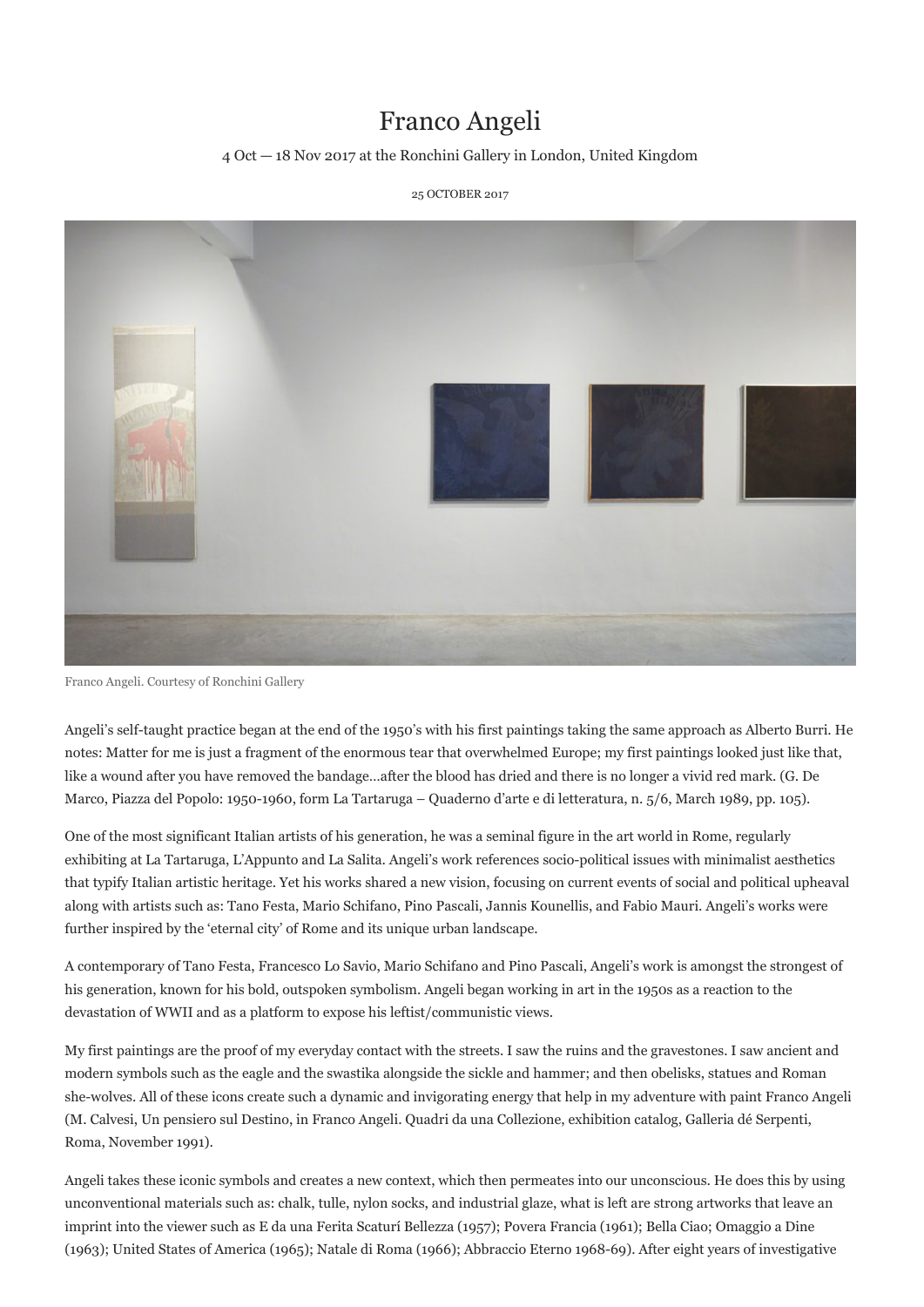work, the archive have been incredibly valuable in increasing the prestige of Italian art from that time, which has already been highlighted in exhibitions such as The World Goes Pop, (Tate Modern, London (2015-16) and Imagine: New Imagery in Italian Art 1960-1969 (Peggy Guggenheim Collection, Venice (2016).

With works dissecting the church, morality, politics and social insecurity, his iconography investigates the state of dissolution of the time in different social sectors, but also seem so relevant in confronting the political uncertainty of contemporary society today. Shrouded and faded, the symbols are each covered by a veil of paint or tulle.

A veil that paradoxically wakes from an alert consciousness into a certain sharp numbness. A veil that keeps you away, but lets you in simultaneously. In this movement dwells the originality and the reverence of an extraordinary painter. (M. Calvesi, Un pensiero sul Destino, in Franco Angeli. Quadri da una Collezione, exhibition catalog, Galleria dé Serpenti, Roma, November 1991).

Email Share Tweet Share Pin Share



## Ronchini Gallery

Ronchini Gallery aims to discover and rediscover exceptional artists through presenting curated exhibitions from the gallery's stable of international artists and beyond.

Gallery profile

Location London, United Kingdom Founded in 1992